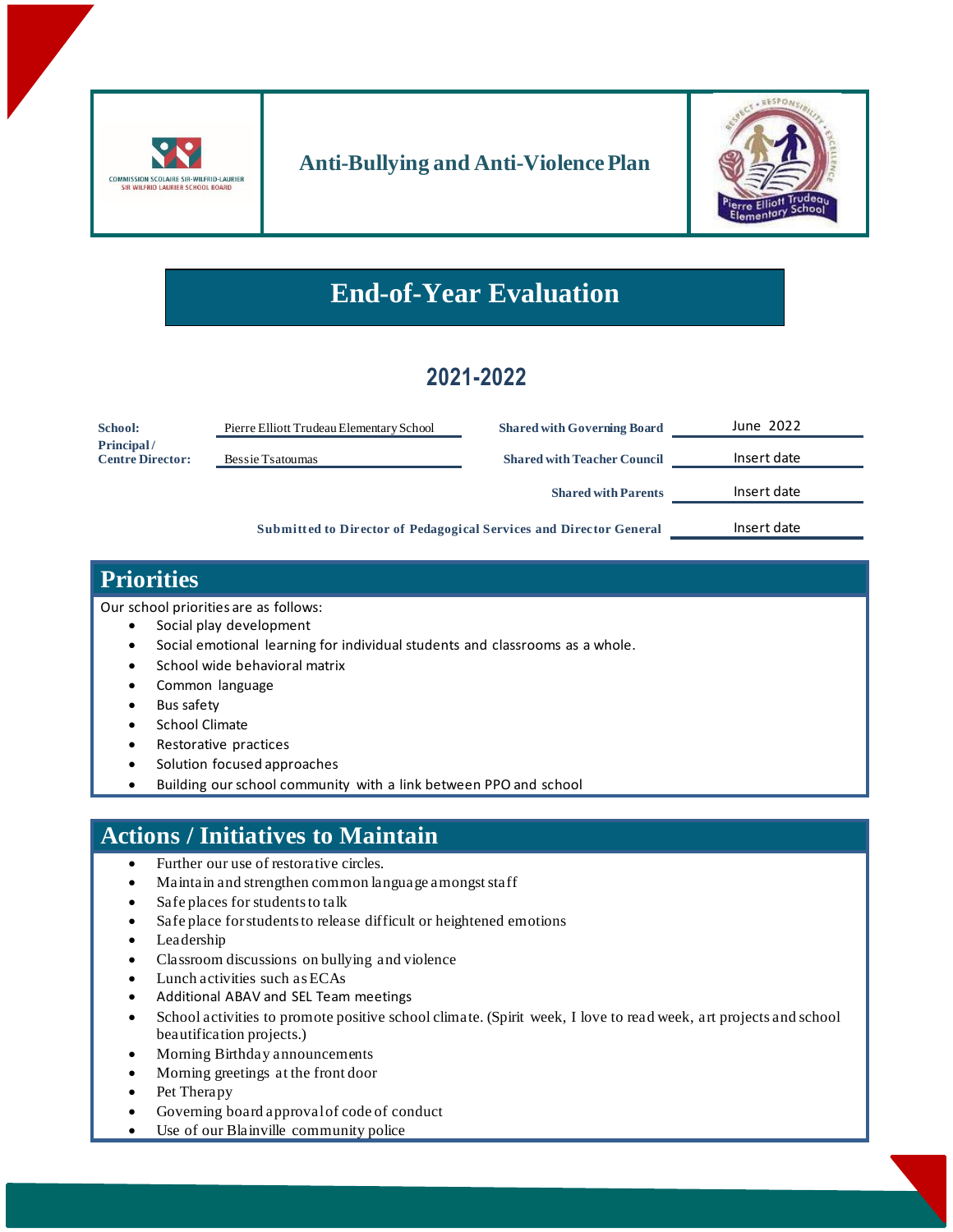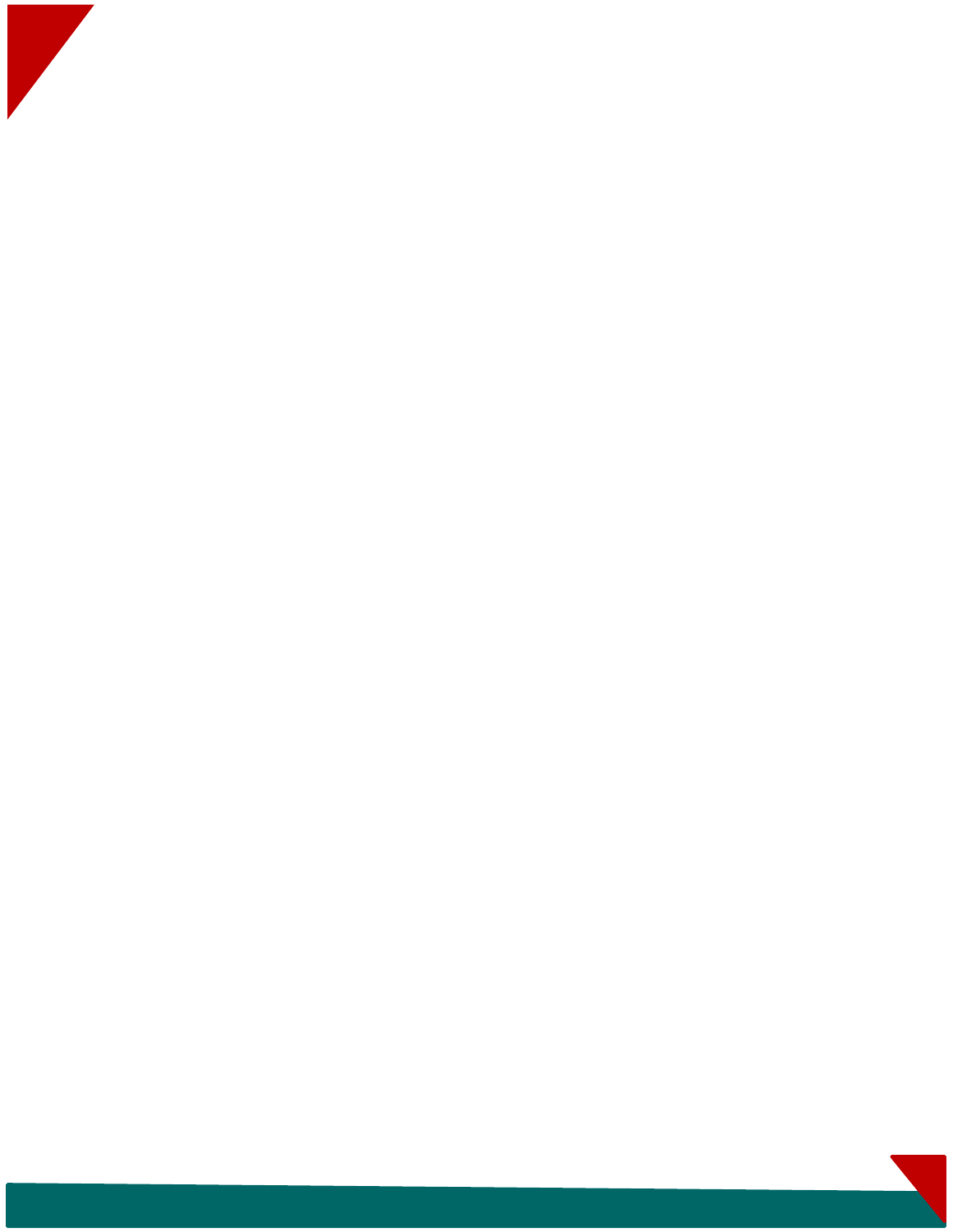### **Actions / Initiatives to Develop**

After reviewing our school survey PETES would like to develop the area around social emotional learning by having more SEL te am meetings made up of teachers and support staff. Together the team; with the help of external services, will work on building a behavioral matrix to best fit the needs of our school and student population.

After reviewing our school survey PETES would like to hold more ABAV team meetings to better understand the needs of our stud ents and work towards developing more targeted programs and activities related to ABAV.

We would like to strengthen our use of common language and continue to expand in the area of restorative circles.

We would like to grow in the area of community. We would like to create a better link between our school, PPO and our familie s. We would like to do this by creating more organized events such as a Corn Fest, Zumba in the yard and movie nights. We would also like to get more parents involved in our PPO to help support the school and its students.

We would like to work on strengthening a solution-based approach.

School wide project identity fair. Students and staff will work on a project about themselves. The project will then be prese nted in a portfolio style presentation in the gym. This will give opportunity for students and staff to get to know one another.

As shown in the 2021-2022 our school survey, 64% of our students feel bullying happens most during recess and 25% feel bullying happens most during lunch. In order to reduce this number PETES will develop in the area of positive so cial play by using the following tools and techniques:

- Organized games run and supervised by staff.
- Training for lunch monitors in the area of communication and conflict resolution.
- More outdoor materials that promotes team games.
- Social programs for our younger grades.
- Leadership run activities for the younger grades.

As shown in the survey, 60% of our students feel a positive sense of belonging in our school. To improve the results PETES will continue to focus on school climate in the following areas:

- Safe classrooms
- Classroom circle talks
- Morning greetings at the front door
- Morning Birthday announcements with a Birthday surprise.
- Lunch with the Principal
- Monthly positive reinforcement certificates
- School activities to promote positive school climate. (Spirit week, I love to read week, etc.)
- Anti-bullying t-shirts for all staff and students.
- School projects (art/painting, beautification etc...)
- Monthly shout-out wall.

As shown in the 2021-2022 our school survey results, 54% of our students feel safe attending school. When looking into the thematic report we learnt that the major area of concern falls around students witnessing physical fighting. 65% of our student felt unsafe after witnessing a physical fight in which someone got hurt. We would like to improve the way our students feel by working on reducing the amount of physical fighting that happens in the school yard; this will be done by:

- Adult run recess activities (Soccer, basketball etc....)
- More recess materials for team activities
- Social programs for the younger grades
- Classroom discussions with the Special Education Technician on communication styles and conflict resolution strategies.
- Conflict resolution circles
- Meetings and workshops with the community police officer
- Safe place for students to talk if they did witness a physical fight in which someone was hurt.
- ABAV team meetings to discuss reoccurring situations involving violence and create targeted plans for individual situations.